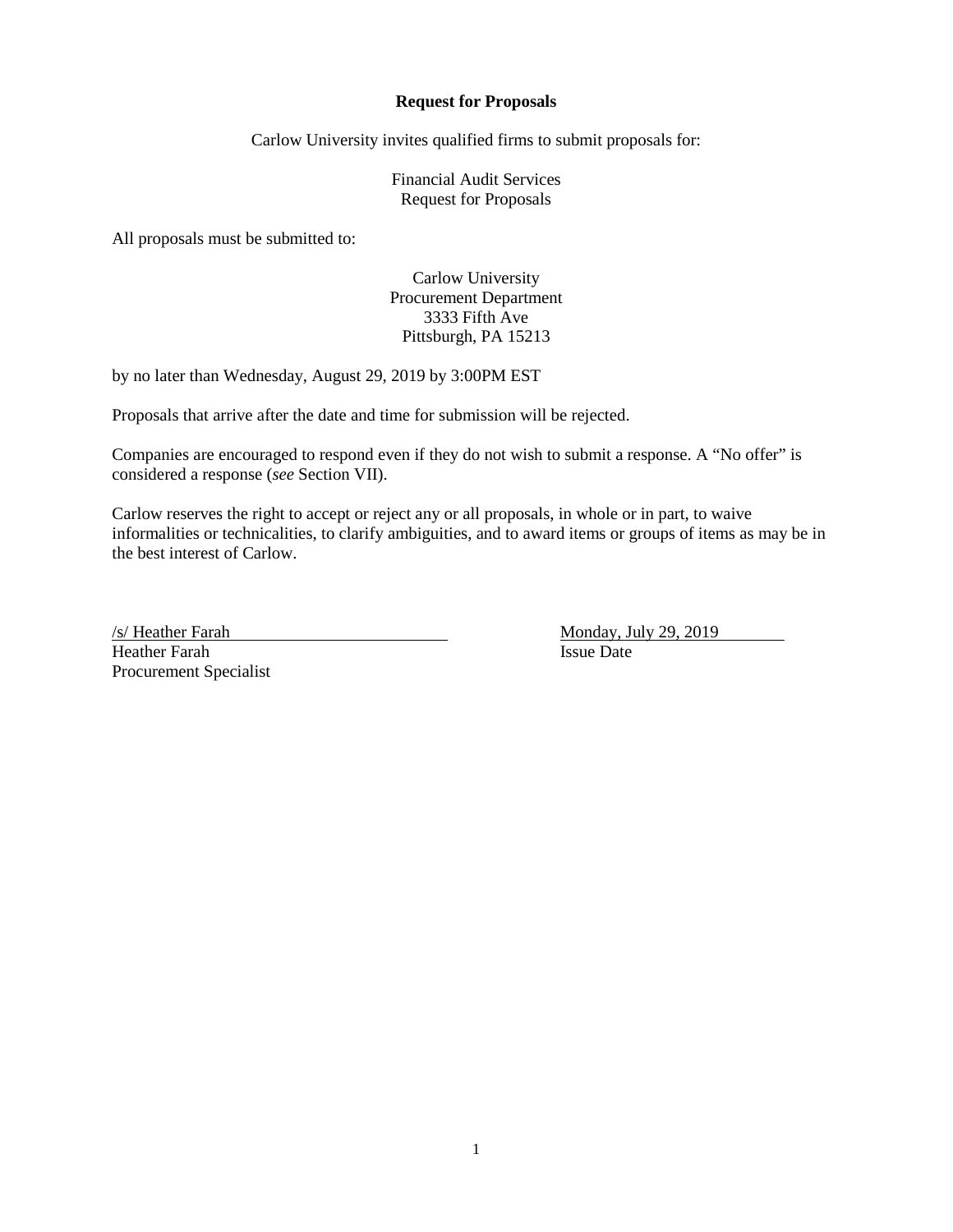# Table of Contents

| L.   |                                                  |  |
|------|--------------------------------------------------|--|
|      |                                                  |  |
|      |                                                  |  |
|      |                                                  |  |
| П.   |                                                  |  |
|      |                                                  |  |
|      |                                                  |  |
|      |                                                  |  |
|      |                                                  |  |
|      |                                                  |  |
|      |                                                  |  |
| III. |                                                  |  |
|      |                                                  |  |
|      |                                                  |  |
|      |                                                  |  |
|      |                                                  |  |
| IV.  |                                                  |  |
|      |                                                  |  |
|      |                                                  |  |
|      |                                                  |  |
|      |                                                  |  |
|      |                                                  |  |
|      |                                                  |  |
| V.   |                                                  |  |
|      |                                                  |  |
|      |                                                  |  |
| VI.  |                                                  |  |
|      | VII. NOTIFICATION OF INTENT TO SUBMIT PROPOSAL13 |  |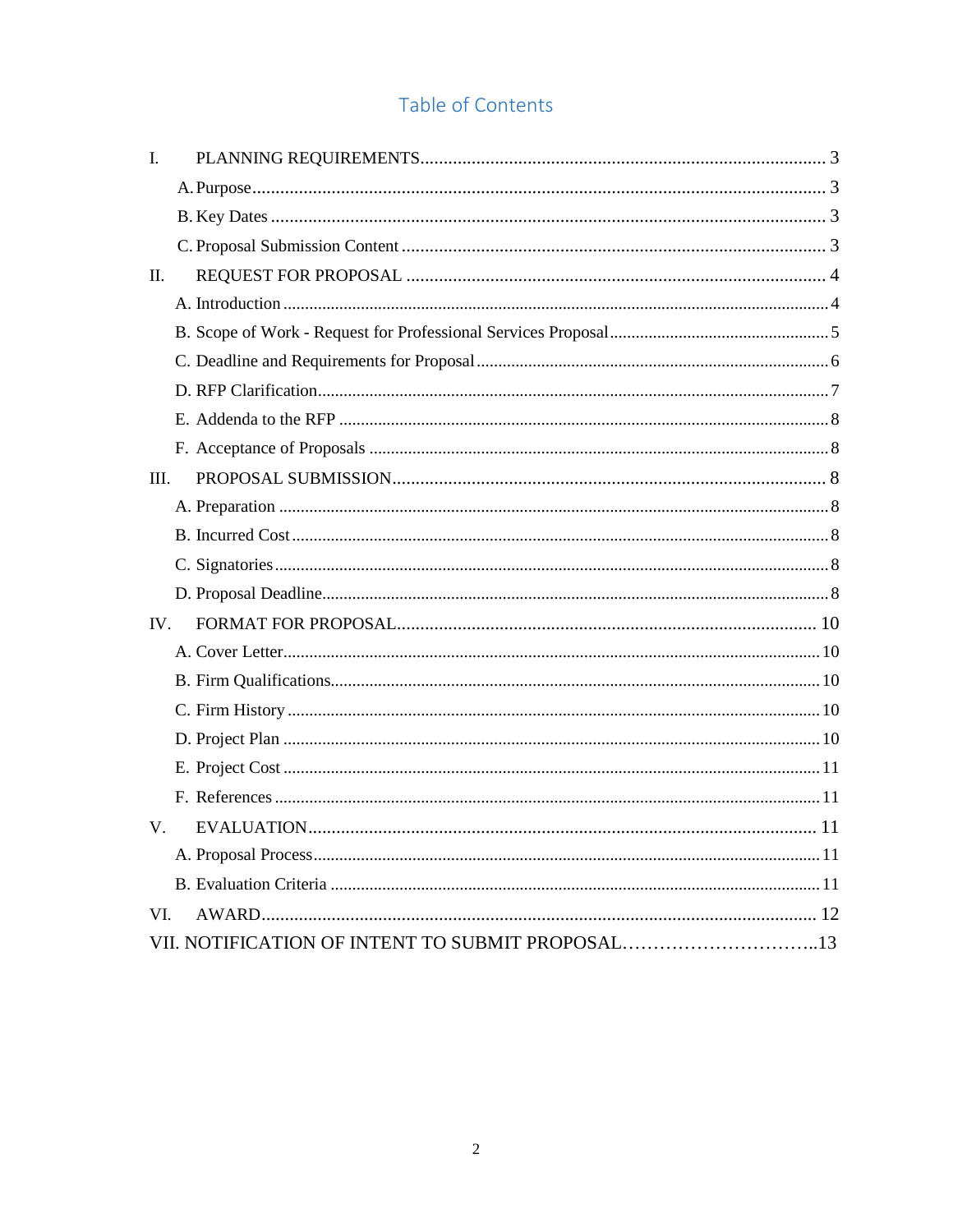# **I. PLANNING REQUIREMENTS**

## <span id="page-2-1"></span><span id="page-2-0"></span>**A. Purpose**

Carlow University ("Carlow", the "University") and its members of the Enterprise Risk Management and Audit Committee of the Board of Trustees are charged with the review of proposals and selection of a qualified firm to provide Professional Services, specifically:

- Basic audit engagements designed and executed in connection with auditing standards generally accepted in the United States:
	- o perform the independent audit of the financial statements of Carlow University beginning with the fiscal year ended June 30, 2020, 2021, and 2022;
	- o complete the Single Audit in accordance with OMB Circular A-133 for the same periods;
	- o audit the statement of Institutional Assistance Grant revenues, expenditures and changes in net assets of the University for the same periods;
	- o perform a limited-scope audit of the financial statements of Carlow University's Defined Contribution Plan at December 31, 2019, 2020, and 2021; and
	- o complete an audit of Carlow's IT General Controls on an annual basis
	- Preparation services
		- o Form 990;
		- o BCO-10; and
		- o Form 5500
- Provide routine consultation to the University and its Board of Trustees regarding industryrelevant topics, such as trends, risks, and opportunities.
- Present opportunities for additional services and resources that would benefit Carlow University including, but not limited to, free professional education, online content and subscription services.

#### <span id="page-2-2"></span>**B. Key Dates**

Important dates including proposal deadlines are shown below. Dates indicated are tentative and may be changed during the RFP process due to revision of any part of the RFP because of questions from respondents and/or additional information requested after the proposal opening. A formal addendum to this RFP will be issued to the respondents notifying of any changes to these dates.

| Event                                     | Date                              |
|-------------------------------------------|-----------------------------------|
| <b>Issue Date</b>                         | Monday, July 29, 2019             |
| Deadline for Questions                    | Monday, August 12, 2019 by noon   |
| <b>Response to Questions</b>              | Friday, August 16, 2019           |
| Notification of Intent to Submit Proposal | Friday, August 16, 2019           |
| Deadline for Proposal Submission          | Wednesday, August 29, 2019 by 3PM |
| <b>Interviews</b>                         | Month of September                |
| <b>Award of Contract</b>                  | November 11, 2019                 |
| <b>Services Commence</b>                  | January 1, 2020                   |

## **C. Proposal Submission Content**

<span id="page-2-3"></span>Proposals must include all information required by the following sections (See *Section IV, Format for Proposals*):

- a. Cover Letter
- b. Respondent Qualifications
- c. Respondent History
- d. Audit Plan
- e. Project Costs **(sealed separately)**
- f. References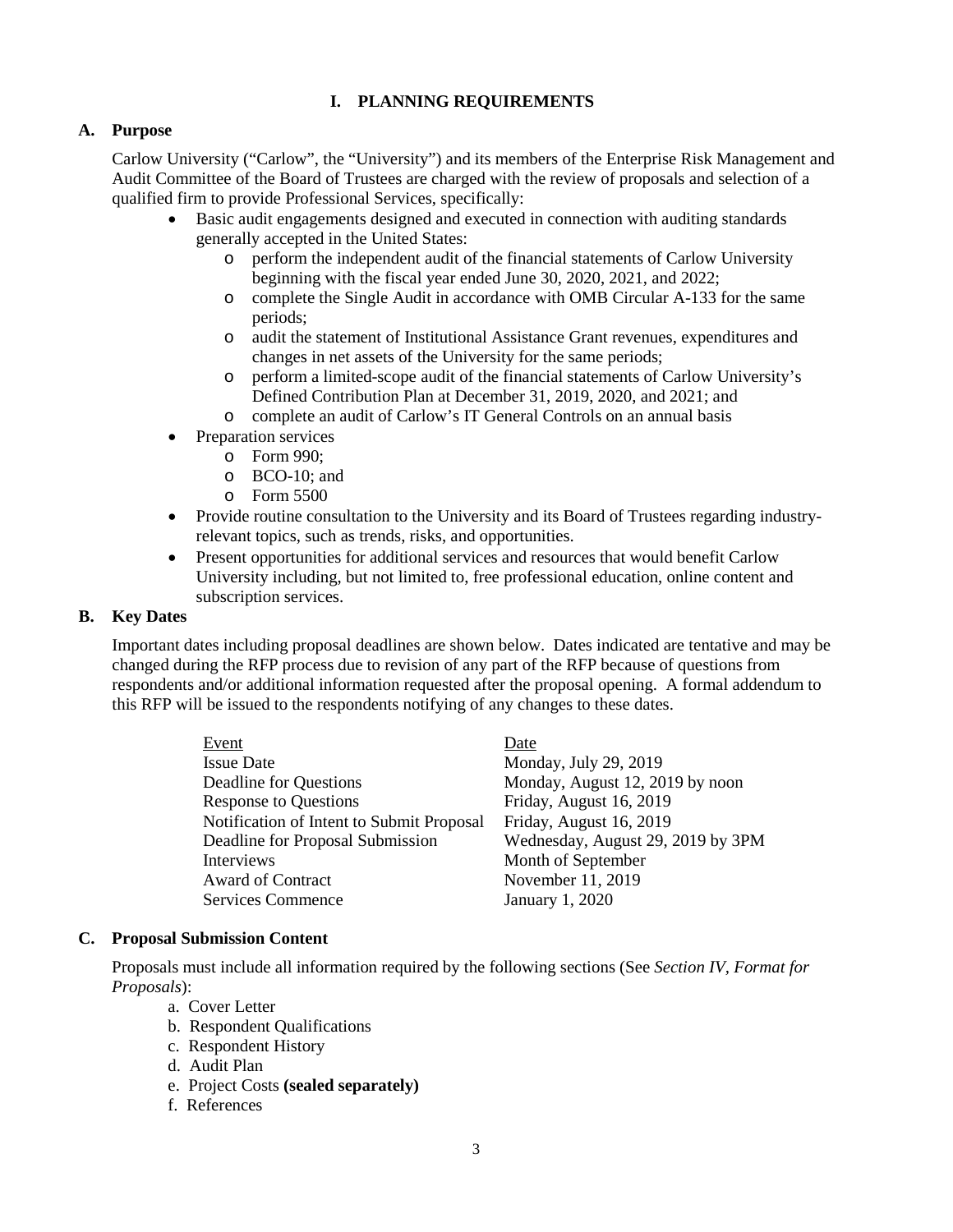# **II. REQUEST FOR PROPOSAL**

# <span id="page-3-1"></span><span id="page-3-0"></span>**A. Introduction**

## *Overview*

Carlow University is a private, co-educational, Catholic university located in the heart of Pittsburgh's "Tech, Eds, and Meds" district. Founded by the Sisters of Mercy, the University's graduates, curriculum, and partnerships reflect its strong commitment to social justice; ethical, forward-thinking and responsible leadership; and service to the community that has a meaningful impact. Undergraduate and graduate degrees are offered in three major areas: Health and Wellness, Leadership and Social Change, and Innovation and Learning. The University graduates are in demand for their professional expertise, in fields ranging from nursing and the sciences to counseling, education, and project management; their entrepreneurial spirit and creative mindset; and their ability to manage change. For more information: *[https://www.carlow.edu/Vision\\_Mission\\_Values\\_Philosophy.aspx](https://www.carlow.edu/Vision_Mission_Values_Philosophy.aspx)*

## *Governance*

Carlow University is governed by an independent Board of Trustees of not less than 10 but no more than 50 Trustees and shall be classified as either ex-officio or elected Trustees. The Board elects a Chair, Vice Chair, Board Secretary, and Board Treasurer. The Executive Committee of the Board consists of the Chair of the Board and the other elected Board Officers, the Chair of each Standing Committee, and the President of the University; provided that at all times at least two members of the Executive Committee shall be Sisters of Mercy. Carlow is administered on a day-to-day basis by the President and Vice Presidents.

For more information: *<https://www.carlow.edu/Administration.aspx>*

# *Academic Profile*

Carlow University is accredited by the Middle States Commission on Higher Education. Program offerings include over 50 undergraduate programs, over 20 graduate and post-baccalaureate programs, and two doctorate programs. Additionally, Carlow offers several accelerated baccalaureate degree programs through the Adult Degree Center. Designed for the working professional, adult students have the option of taking classes in several flexible formats.

| <b>FULL-TIME EQUIVALENT ("FTE")</b> | 2018-19 | 2017-18 | 2016-17 | 2015-16 | 2014-15 |
|-------------------------------------|---------|---------|---------|---------|---------|
| Undergraduate FTE                   | 1,158   |         | 1.202   | 1.013   | 981     |
| Graduate (FTE)                      | 606     | 632     | 716     | 873     | 856     |
| <b>Total FTE</b>                    | . 764   | 804.ء   | 1.918   | 1,886   | 1,837   |

For more information: *<https://www.carlow.edu/Academics.aspx>*

# *Operations*

Carlow University has a fiscal year 2020 annual operating budget of approximately \$45 million, a capital budget of approximately \$3 million and approximately \$30 million of endowed funds. Historical financial statements will be distributed to all qualified candidates.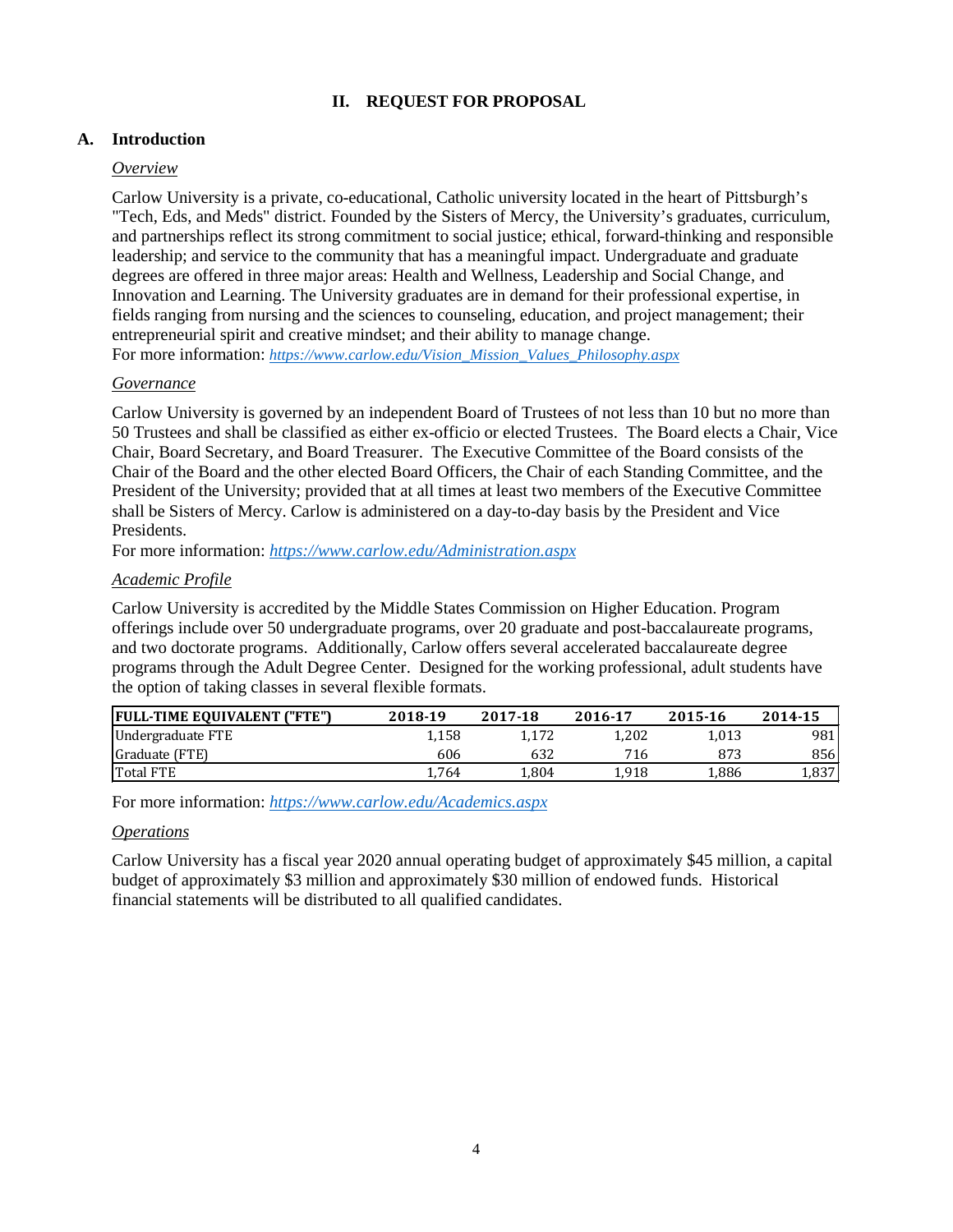# **B. Scope of Work - Request for Professional Services Proposal**

## <span id="page-4-0"></span>1. Audit Services.

Carlow University requests proposals for the audit and certification of the following:

a) University financial statements for the fiscal years ended June 30, 2020, 2021 and 2022. The report shall be submitted no later than October 15 following the close of the fiscal year under audit.

b) Federal financial assistance and related compliance and internal control reports as required by OMB Circular A-133 for the fiscal years ended June 30, 2020, 2021, and 2022. The report shall be submitted no later than October 15 following the close of the fiscal year under audit.

c) University's statement of Institutional Assistance Grant revenues, expenditures, and changes in net assets for the fiscal years ended June 30, 2020, 2021, and 2022. The report shall be submitted no later than October 15 following the close of the fiscal year under audit.

d) Assessment of Carlow University's IT environment and general controls for the fiscal years ended June 30, 2020, 2021, and 2022. The report shall be submitted no later than October 15 following the close of the fiscal year under audit. For purposes of this RFP, the University use of the term "assessment" contemplates controls over:

- physical security and environmental threats;
- access management over infrastructure, applications, and data;
- program change management;
- system and data backup and recovery management;
- computer operation; and
- system development life cycle

e) Limited-scope audit of the financial statements of Carlow University's Defined Contribution Plan at December 31, 2019, 2020, and 2021. The report shall be submitted to the University no later than August 31 following the close of the most recent Plan year.

In addition to the certification of the above deliverables, a management letter related to Carlow's internal controls and management systems should be prepared for the Board of Trustees' Enterprise Risk Management and Audit Committee annually by the same dates indicated above.

## 2. Preparation Services.

Carlow University requests proposals for the preparation of the following:

a) Form 990 return for Carlow University. The report shall be submitted to Carlow's Enterprise Risk Management and Audit Committee no later than January 31 following the close of the recent fiscal year.

b) Pennsylvania Charitable Organization Registration Statement (BCO-10). The annual renewal must be refiled no later than May 15<sup>th</sup> following the close of the recent fiscal year.

c) Annual return/report of Employee Benefit Plan (Form 5500). The report shall be completed no later than August 31 following the close of the most recent Plan year.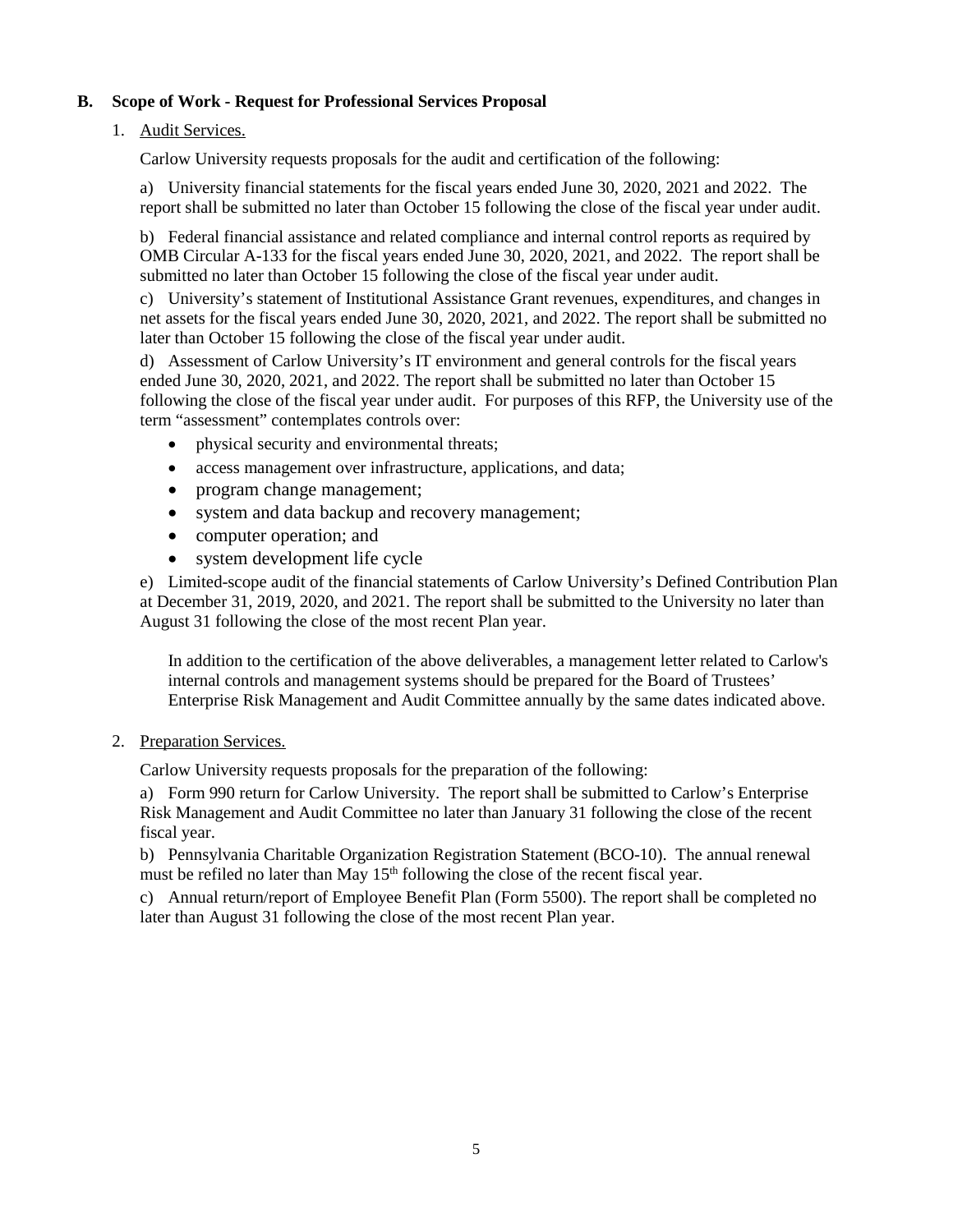#### 3. Other Professional Services.

Carlow University requests that respondent also provide:

a) Sample presentation materials given in connection with routine consultation to any other similarly situated university and its Board of Trustees regarding industry-relevant topics, such as trends, risks, and opportunities.

b) A presentation of opportunities for additional services and resources that would benefit Carlow University including, but not limited to, free professional education, online content and subscription services.

#### Additional Information

Baker Tilly Virchow Krause, LLP has served as the University's external auditors since 2015. The decision to open the contracting process to other possible bidders for engagement should be viewed in the general University policy context of periodic reviews of important relationships.

Carlow utilizes Ellucian Colleague software. Carlow prepares the draft statements and supporting schedules for the university, as well as the footnotes and financial statement analysis for the audit.

## **C. Deadline and Requirements for Proposal**

<span id="page-5-0"></span>Eight (8) copies of the proposal must be received at the following address before 3:00 pm on Wednesday, August 29, 2019. All submissions must be addressed to:

> Carlow University Procurement Department 3333 Fifth Ave Pittsburgh, PA 15213

- 1. Proposals must include (in addition to the information in Section IV)
	- a. The estimate of personnel hours required, by level of personnel (partners, managers, and staff), for each of the three fiscal years, and for each deliverable identified in Section B.

|                                            | Partner | Manager | <b>Staff</b> | Clerical/other | Total |
|--------------------------------------------|---------|---------|--------------|----------------|-------|
| Deliverables                               | Hours   | Hours   | Hours        | Hours          | Hours |
| University's Financial Statements          |         |         |              |                |       |
| Single Audit as required by Circular A-133 |         |         |              |                |       |
| <b>IAG</b> Audit report                    |         |         |              |                |       |
| <b>ITGC</b> Audit                          |         |         |              |                |       |
| Defined Contribution Plan Audit            |         |         |              |                |       |
| Form 990 Return                            |         |         |              |                |       |
| $BCO-10$                                   |         |         |              |                |       |
| Form 5500                                  |         |         |              |                |       |
| <b>Total Hours</b>                         |         |         |              |                |       |

b. A timetable for fiscal year 2020 that will enable the respondent to meet the deadlines specified in Section B.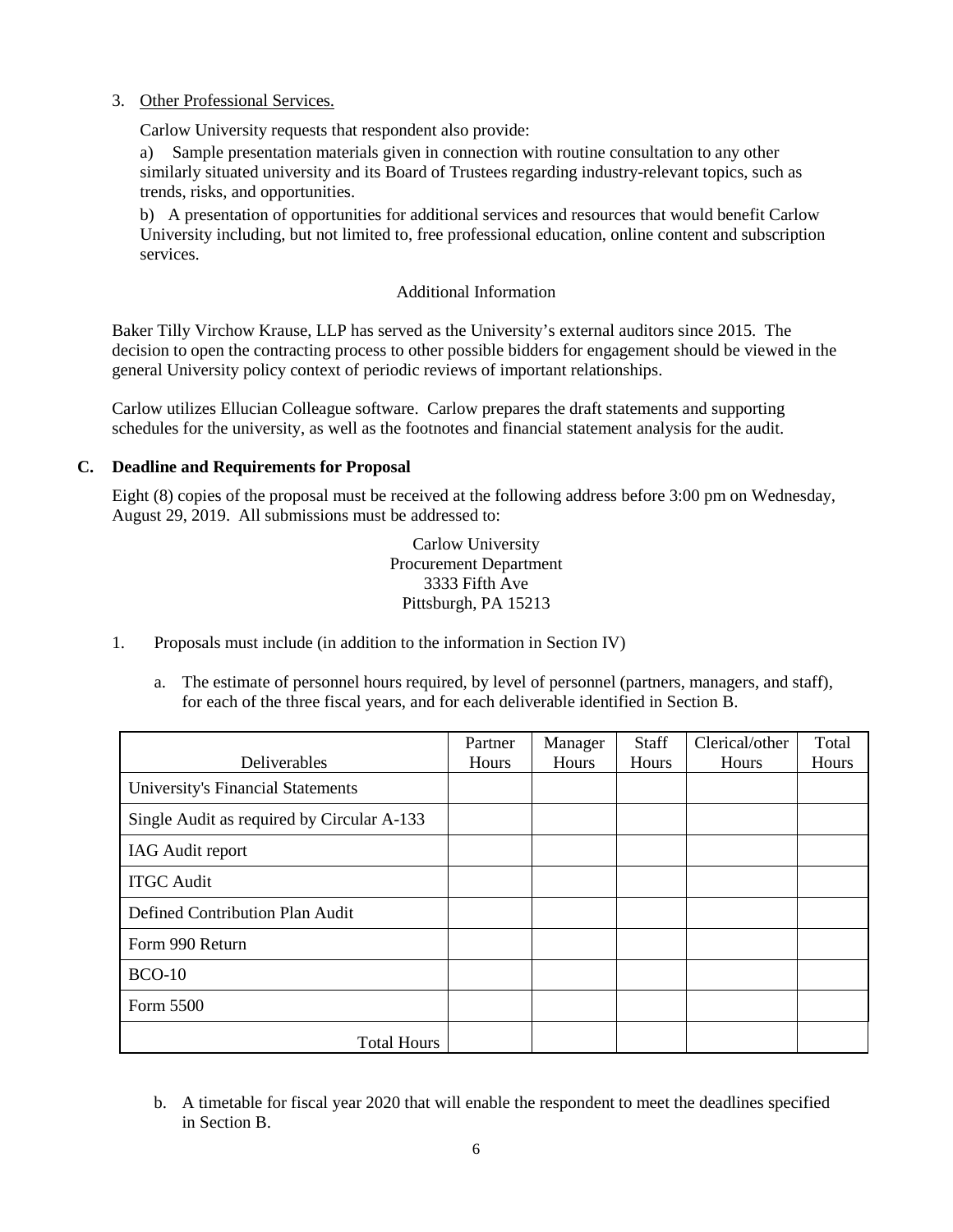- c. Other services, if any, that the University may assume the respondent will provide at no extra charge to the University during the duration of the audit contract.
- d. The total cost for performing the audits for each of the three fiscal years, and proposed fees for each deliverable above, including presentation of the management letter to the Enterprise Risk Management and Audit Committee.
- e. A schedule of hourly rates to be charged in the event a change order or request for additional audit or consulting services is issued during the period under contract.

#### 2. The Auditor's Report

Upon completion of any and all draft reports, the firm will conduct a conference with the Vice President of Finance & Administrative Services and others directly impacted by the recommendations to review the firm's findings, conclusions, and recommendations. The final reports must be reviewed by the Vice President of Finance & Administrative Services before issuance. After issuance of the final reports, the firm will conduct an exit conference with the Chair of the Enterprise Risk Management and Audit Committee, usually in October of each year.

Ten (10) copies of the University's final reports must be delivered to the Business Office by the dates to be specified in the audit contract. Deadlines may be amended only with the written consent of the University's Vice President of Finance & Administrative Services. Electronic copies (PDF file) of these final reports must also be provided to the University.

#### 3. Working Papers

All papers and work products are deemed to be University property and all aspects of the engagement are to be held in the strictest confidence. The working papers will be available for examination by authorized representatives of appropriate government agencies and of the University.

4. Sufficiency of the Audit

All audit work is to be performed in accordance with the generally accepted auditing standards as set forth by the American Institute of Certified Public Accountants (AICPA) and, where applicable, in accordance with generally accepted governmental auditing standards.

5. Fiscal Arrangements

The University is not liable for any costs incurred by contractors prior to issuance of a contract. Up to 75 percent of the agreed upon fee for the then current year may be billed monthly based on progress of work. The remaining 25 percent of the fee will be paid after timely and proper completion of all deliverables.

## <span id="page-6-0"></span>**D. RFP Clarification**

Respondents may request an explanation of the intent or content of this RFP and clarification of procedures used for this procurement. No interpretation made to any respondent as to the meaning of the RFP shall be binding on the University unless repeated in writing and distributed as an addendum by the University's Procurement Office.

Email questions must be directed to [procurement@carlow.edu.](mailto:procurement@carlow.edu) Such requests must be received no later than August 12, 2019 by noon. The University will globally publish responses by August 16, 2019.

Failure of the respondent to make appropriate inquires, evaluate any special conditions, or verify requirements of this RFP shall not relieve the firm of responsibility for fulfilling the contract in accordance with the terms of this RFP.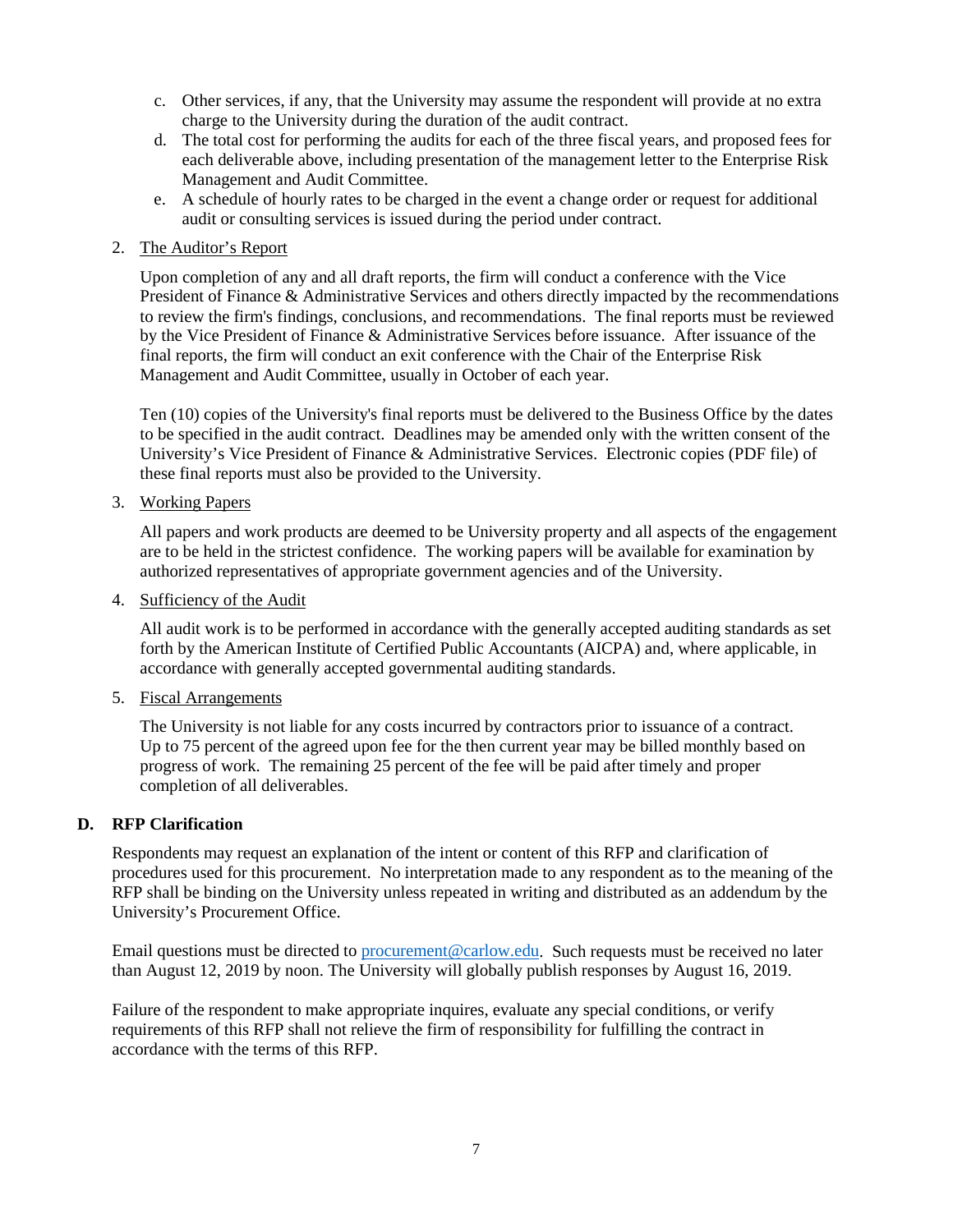Oral communication with any University employee, unit, department, or organization concerning this RFP is not binding on the University and shall in no way modify the RFP or the obligation of the University or firm.

## <span id="page-7-0"></span>**E. Addenda to the RFP**

In the event that it becomes necessary to revise any part of this RFP, Carlow's Procurement Office will provide addenda in writing to the respondents who indicate that they are interested by returning the acknowledgement and intent to bid page of this document (page 12). No oral statements, explanations, or commitments by whosoever made shall be of any effect except as the University's Procurement Office has confirmed the same in writing.

# <span id="page-7-1"></span>**F. Acceptance of Proposals**

The University reserves the right in awarding the contract to consider the competency, responsibility, and suitability of the respondent, as well as the services to be provided. The University further reserves the right to accept or reject any or all proposals, to waive any irregularities or informalities, and to award the contract in the best interest of the University. Neither the University nor any agent thereof on behalf of the University will be obligated in any way by any respondent's response to this RFP.

<span id="page-7-2"></span>The University also reserves the right to allow a respondent to correct a defect in its Bid provided that correction of the defect does not alter the amount of the Bid or the scope of work required under the Bid.

# **III. PROPOSAL SUBMISSION**

Any term or condition stated in this RFP document shall be considered accepted by the respondent unless specifically objected to by the respondent. The University may accept or reject respondent's alternative terms to this RFP. A proposal may be rejected if it is incomplete or conditional.

To receive consideration, proposals shall be made in agreement with the instructions as stated in this RFP, and such proposals and awards made therein shall be subject to all of the terms and conditions hereof:

## <span id="page-7-3"></span>**A. Preparation**

Proposals should be prepared simply and economically, providing a straightforward, concise description of the respondent's capabilities to satisfy the requirements of the RFP. Emphasis should be on completeness and clarity of content.

## <span id="page-7-4"></span>**B. Incurred Cost**

The University is not liable for any costs incurred by the respondent in the preparation and presentation of their proposals.

# <span id="page-7-5"></span>**C. Signatories**

The signature of all persons authenticating the proposal shall be printed and signed in a designated area on page one (1) of the master copy submitted to the University. The signature page must be executed by the person or persons required and authorized to legally bind the firm to the proposal and must specifically state that the firm shall complete all services set forth in the proposal within the proposed time limits to the satisfaction of the University.

# <span id="page-7-6"></span>**D. Proposal Deadline**

Eight (8) copies of the proposal must be received at the following address before 3:00 pm on Wednesday, August 29, 2019. All submissions must be addressed to:

> Carlow University Procurement Department 3333 Fifth Ave Pittsburgh, PA 15213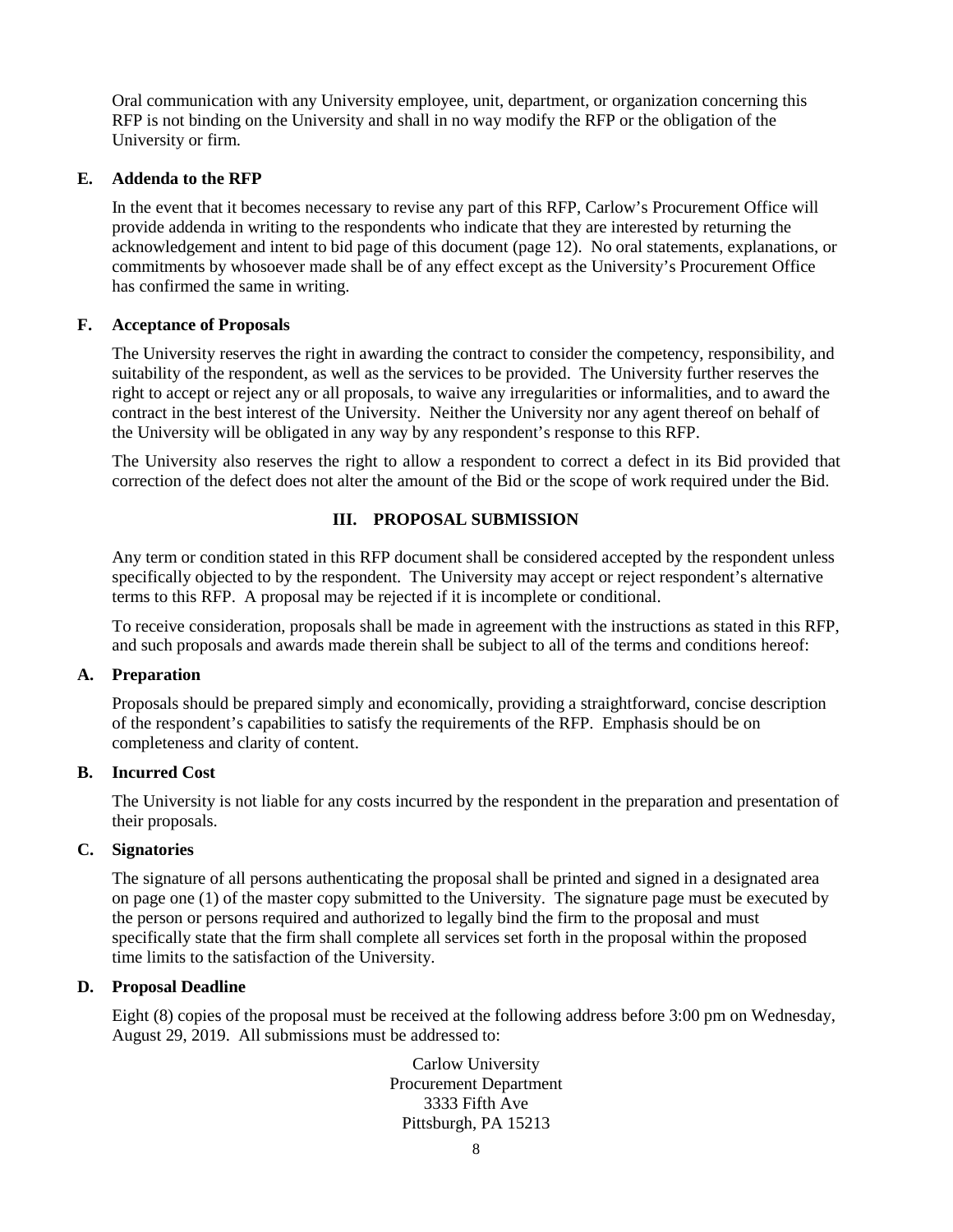All proposals must be clearly marked with the name of the proposal and labeled "Proposal RFP Financial Audit Services." One (1) of the copies is to be marked "Master Copy" and will contain original signatures. The remaining copies do not require original signatures. No cost information is to be contained in the general proposal.

In a separate, sealed envelope please submit the proposal costs as outlined in Section IV.E.

Allow time for normal mail delivery to ensure timely receipt of proposals by Carlow's Procurement Office. Proposals arriving after the deadline will not be considered. All proposals become the property of the University.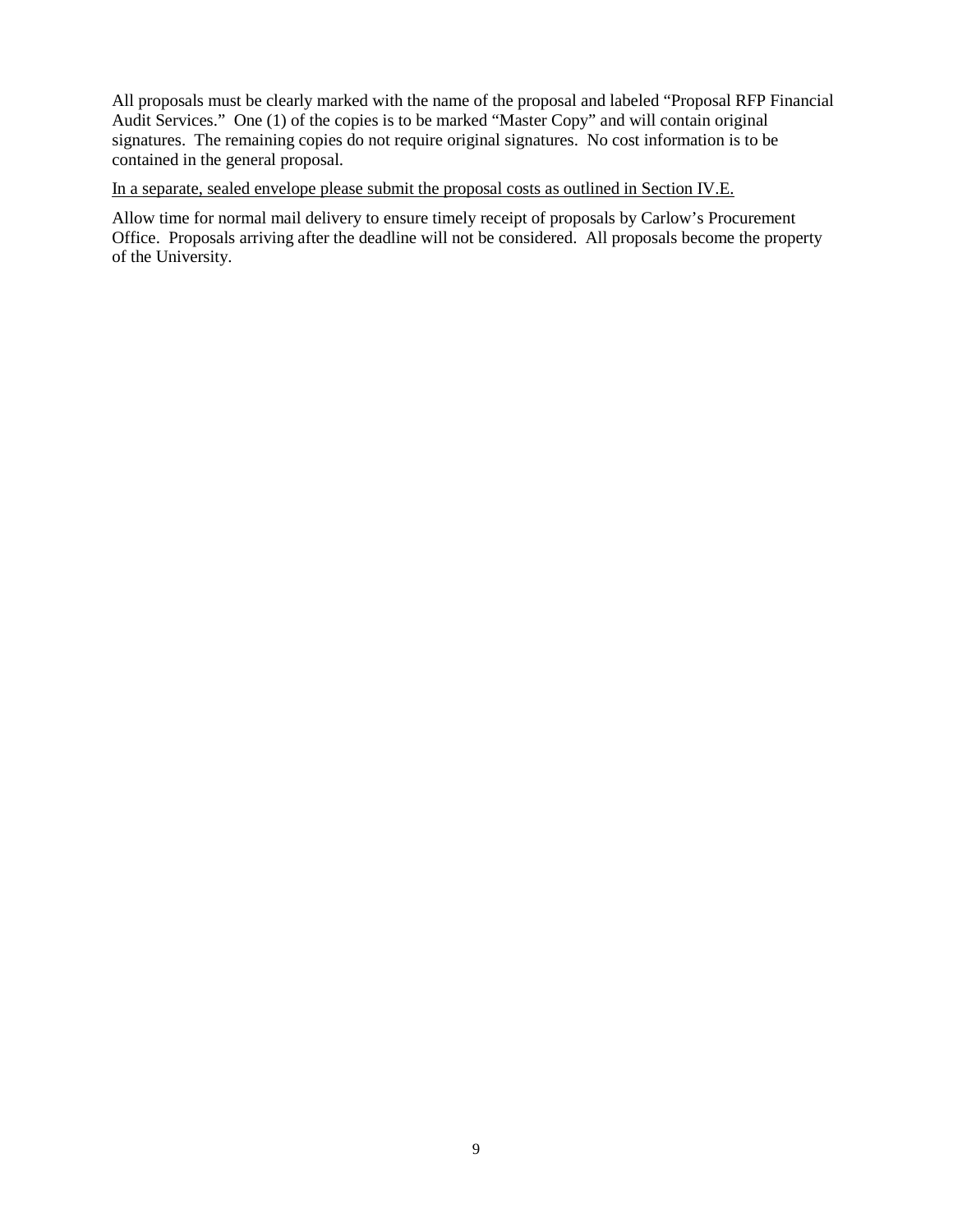# <span id="page-9-0"></span>**IV. FORMAT FOR PROPOSAL**

The proposal must be clear and concise. Use a table of contents for ease in finding necessary information. The title page accompanying the proposal shall be signed by the person or persons required and authorized to legally bind the firm to the proposal and shall specifically state that the firm shall complete all services set forth in the proposal within the proposed time limits to the satisfaction of the University. Proposal shall be on 8 ½ x 11 paper only.

## <span id="page-9-1"></span>**A. Cover Letter**

The cover letter shall contain a brief introduction of the auditor and the proposal. The letter shall be concise and need not repeat any of the detailed information set forth in the proposal; however, any terms or conditions of this RFP to which the respondent objects and/or does not accept shall be clearly stated in the cover letter along with any alternatives or further explanation. At a minimum, the cover letter page shall be on company letterhead and shall include the name and working address of the firm submitting the proposal, the name and telephone number of the primary company representative to be contacted with reference to the proposal, and the date of submission.

## **B. Firm Qualifications**

<span id="page-9-2"></span>Each proposal must contain a description of the firm's qualifications to perform the services specified in this RFP. The firm should have experience with i) private universities, ii) OMB Circular A-133 audits, and iii) Defined Contribution Plans. The University reserves all rights as to the evaluation of any and all responses to the general proposal submitted by each respondent and to the University's determination of the firm's qualifications. In addition, describe the firm's ability to provide needed technical and management consulting services; and firm's willingness to provide non-chargeable client services.

Firm must state any and all potential professional conflicts of interest with Carlow University. In the event a conflict or potential conflict arises during the course of this RFP, the firm must immediately notify the University's Procurement Office.

## **C. Firm History**

<span id="page-9-3"></span>Each proposal must include a brief (two page) profile demonstrating an established, successful track record of past performance in providing services closely related to the requirements specified in this RFP. Explain the firm's management structure, number of years in business, and history of the firm. The University will consider various aspects that touch upon the institution's Mercy values. Any respondents with formal M/W/DBE certification should submit a copy of their certificate with the proposal.

## D. **Audit Plan**

<span id="page-9-4"></span>Each proposal must include a work plan that includes a list of specific tasks, timeline for their completion, and expected outcomes. The plan should identify firm's staff who will be involved in executing the plan. All milestones should be indicated for activities and tasks. It is assumed that the project will include routine updates to identified University personnel. The project plan should explain any processes for communicating progress and processes for resolving any misunderstandings about project deliverables. The project plan should include a general outline of the final document that will be reviewed with and presented to University personnel at the end of the project. It is assumed that there will be a mutually agreed upon, final document outline developed during the project that will be the basis for the final report.

Provide an organizational/staffing chart, for each deliverable the firm is providing a proposal for. Include a brief professional profile for each partner and manager (by discipline) highlighting relevant experience. List only those individuals who will be assigned to the project.

Additionally, each proposal should provide information covering the following:

- Adequate commitment of partner time to audit
- Firms willingness to commit to staff and management continuity
- Firm's commitment to higher education financial administration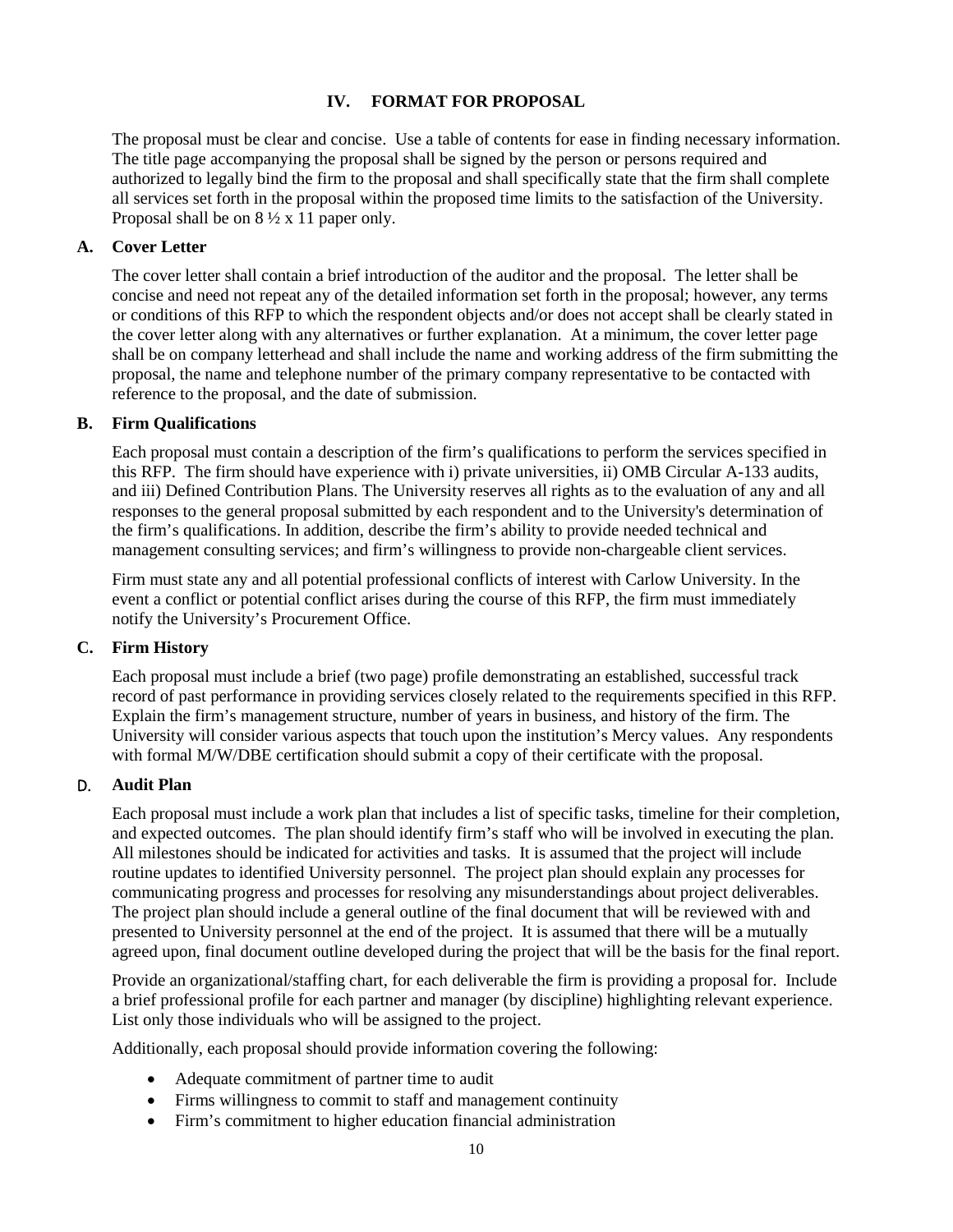- Adequacy of firm's approach to auditing integrated computer application systems
- Adequacy of firm's approach to assessing control risk
- Feasibility and probable effectiveness of firm's approach to cost containment\

## <span id="page-10-0"></span>**E. Project Cost**

An itemized fee breakdown by task for all attestation and consultative costs must be provided as part of the proposal. The total cost is to be proposed as a "not to exceed" amount. The total all-inclusive price range is to contain all hourly billable costs and out-of-pocket expenses.

# <span id="page-10-1"></span>**F. References**

<span id="page-10-2"></span>Respondent is to provide three (3) references with their proposal. All references should include a detailed description of services performed, dates performed and contact information (name, title, email, and phone).

# **V. EVALUATION**

# <span id="page-10-3"></span>**A. Proposal Process**

- 1. The evaluation will be based on the evaluation factors set forth in this RFP.
- 2. For the purpose of conducting discussions, proposals shall be initially classified as:
	- a. responsive; or
	- b. non-responsive

3. Discussions may be held with one or more respondents to:

- a. Promote understanding of the University's requirements and the respondent proposals;
- b. Facilitate arriving at a contract that will be most advantageous to the University taking into consideration all factors set forth in the RFPs;
- c. Discussions may include oral presentations, interviews, demonstrations, responses to specific questions, modifications, and negotiations. Respondents shall not be informed of their rank at the time of discussions. The University reserves the right to visit and inspect other sites of the potential respondents;
- d. Respondents must be prepared to send qualified personnel to discuss technical and contractual aspects of the proposal;
- e. The University reserves the right to approach any respondent with a "final and best" offer. One or more respondents may be provided an opportunity to submit a "best and final" offer.
- 4. References and the credit and financial responsibility of the proposals may be verified as appropriate.

# <span id="page-10-4"></span>**B. Evaluation Criteria**

All proposals must meet or exceed mandatory requirements outlined in this RFP in order to be reviewed. Those proposals meeting the minimum mandatory requirements will be considered based upon a point scoring evaluation system described in this section.

Information and data for scoring will come from information supplied with the respondent's proposal and from the three references provided, coupled with any clarification information requested by the University. Points will be tallied for four areas: *Firm Qualifications*, *Audit Plan*, *Interviews* and *Total Cost* of the proposal. The maximum possible points for the combined areas will be 100 points.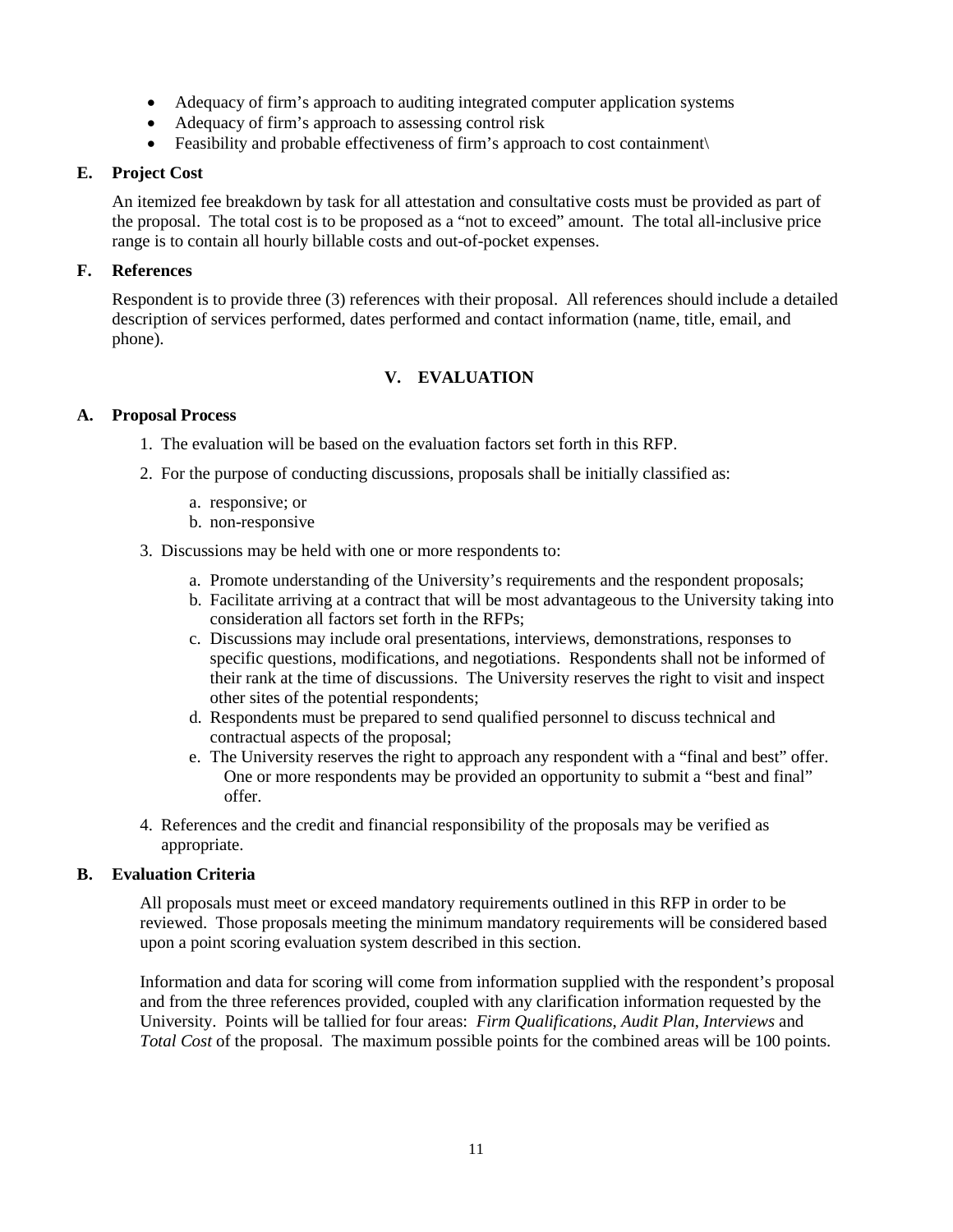# **VI. AWARD**

<span id="page-11-0"></span>The University will review all proposals. The University reserves the right to cancel the selection process or the negotiations when a selection is made or at anytime prior to entering into a formal written agreement with the firm.

The University intends to execute a contract with the firm submitting the proposal which the University determines to best meet the University's requirements. The University will be the sole judge of the acceptance of any and all proposals.

In awarding the contract, the University may take the following into consideration: the references, experience, responsibility, reputation, financial standing of the respondent, and the ability of the firm to provide an advantageous time schedule for providing service. The inability of any respondent to meet the requirements may be cause for rejection of the proposal. The University reserves the right to entertain post-submittal feedback.

After selection approval by the Chair of the Enterprise Risk Management and Audit Committee, the Procurement Office will generate an agreement to be prepared for signatures by both parties. The decision of the award will be communicated in writing to all respondents and is final.